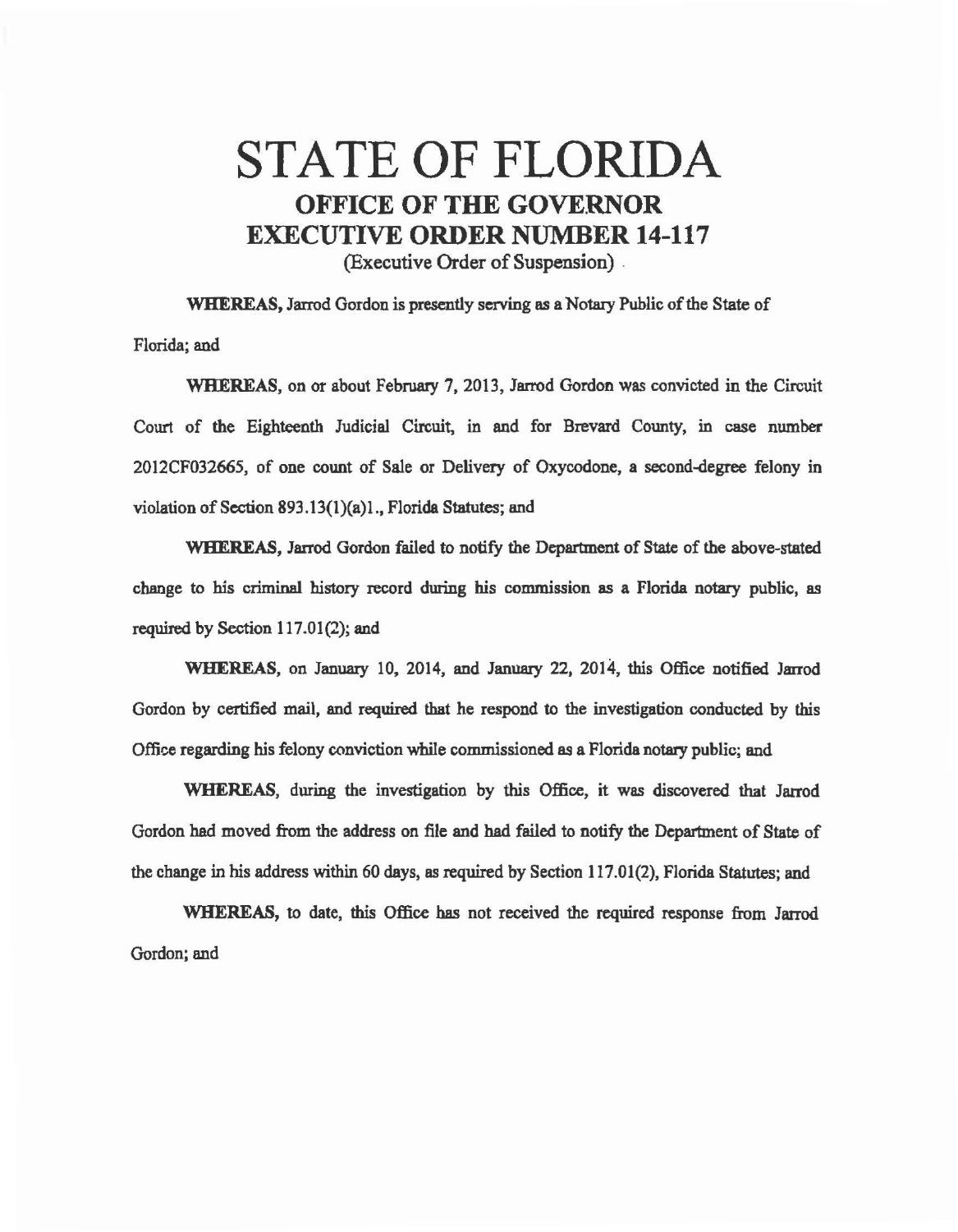WHEREAS, the Governor is authorized by Article IV, Section 7 of the Florida Constitution to suspend from office by executive order an appointed public official for the commission of a felony; and

WHEREAS, it is in the best interests of the citizens of the State of Florida that Jarrod Gordon be immediately suspended from the public office, which be now holds, upon the grounds set forth in this Executive Order;

NOW, THEREFORE, I, RICK SCOTT, Governor of Florida, pursuant to Article IV, Section 7 of the Florida Constitution and Section 117.01(4), Florida Statutes, find and state as follows:

- A. Jarrod Gordon is a duly appointed Notary Public of the State of Florida, pursuant to Section 117.01, Florida Statutes.
- B. Jarrod Gordon is commissioned es a Florida notary public from May 11, 2011, through May 10, 2015.
- C. Jarrod Gordon was convicted of a felony in Brevard County in 2013, while commissioned as a Florida notary public.
- D. Jarrod Gordon failed to notify the Department of State of the change to his criminal history record following his felony conviction in Brevard County in 2013, as required by Section 117.01(2), Florida Statutes.
- E. Jarrod Gordon failed to notify the Department of State within 60 days of his change of address, in violation of Section 117.01 (2), Florida Statutes
- F. Jarrod Gordon refused to cooperate or respond to an investigation of notary misconduct by the Executive Office of the Governor, as required by Section ll 7.01(4)(c), Florida Statutes.